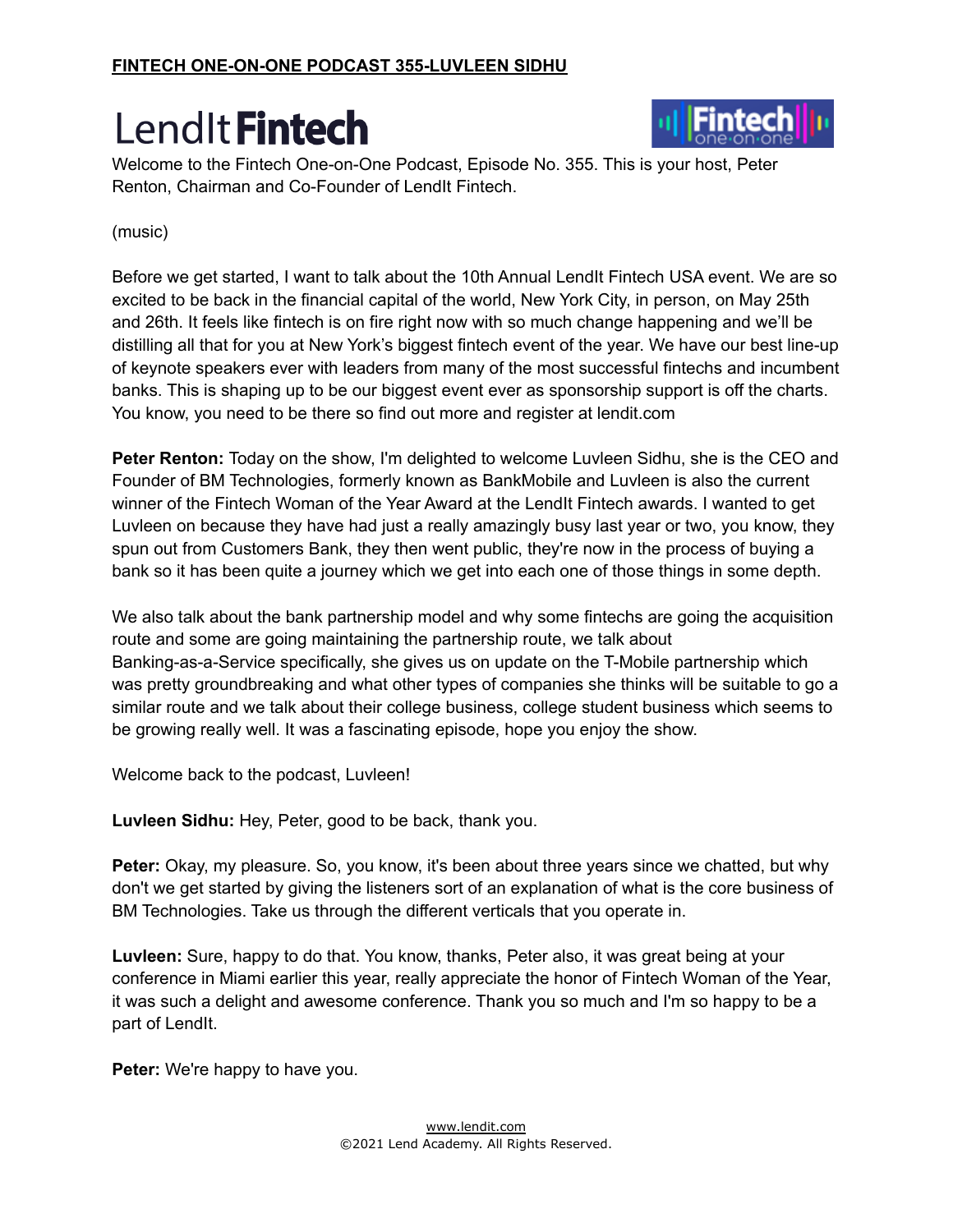

**Luvleen:** Thank you. So, about BM Technologies, we are one of the largest digital banking platforms and one of the largest Banking-as-a-Service providers in the country today. We really had the privilege of a lot of, you know, milestones last year where we were one of the first neobanking fintechs to go public, we are one of the first that has a profitable business model and are now one of the first really to really embrace a bank charter and become a true fintech bank and happy to talk more about that and I think in and around that if it's of interest during this conversation. You know, at the forefront those are some of the milestones in banks with evolution points actually in the last 12 months of where we've been and where we are now and today, it's really leading into that profitable business model, most foundationally is this idea of being able to build a business model around how do you get high volume customer acquisition at very low cost.

So today, we're acquiring bank customers at significantly actually less than \$10 and so in a market where customer acquisition is so costly, you know, that is a huge competitive edge that we have been able to crack and we do that, you're absolutely right, in three main verticals today at a very high level.

The first vertical is our higher education vertical which is us working with and contracting with over 750 colleges and universities across the country. We solve a pain point for them and what that pain point is that they're disbursing billions of dollars a year in financial aid refunds, we help take that headache over for them and in return, we get to really communicate with their students, do they want to receive that money, is it an existing bank account or do they have interest in opening a very competitively positioned BankMobile checking account. Through that vertical today, we're opening several hundred thousand accounts in a very attractive student demographic and our strategy there is really to build a customer for life.

Our second vertical is Banking-as-a-Service and so, you know, we've invested a lot in our own API-based, cloud-based digital banking platform and in a Banking-as-a-Service world, you've talked I'm sure a lot about it in the podcast, embedded finance has become, you know, much more of an attractive business model and we're equipped with the technology that we built to be able to enable brands and other fintechs to be able to launch financial services products through an API-based approach or a white label user interface. We also, unlike a lot of technology providers, we were a bank for seven years prior to going public last year and becoming a fintech. And so, we have the banking operations, the compliance, the KYC, BSA, the fraud, the debit card issuance, the core processor etc., under our umbrella so we're a very uniquely positioned within the BaaS landscape where we not only provide very cutting-edge technology to enable these brands, but also the program management and back office work of launching these types of complicated programs.

And lastly, our third vertical is niche direct-to-consumer, it's this idea that there are different consumer groups that may be underrepresented today. We've seen some neo challenger banks go after certain demographics, whether it's LGBTQ, musicians, gig workers, minority groups,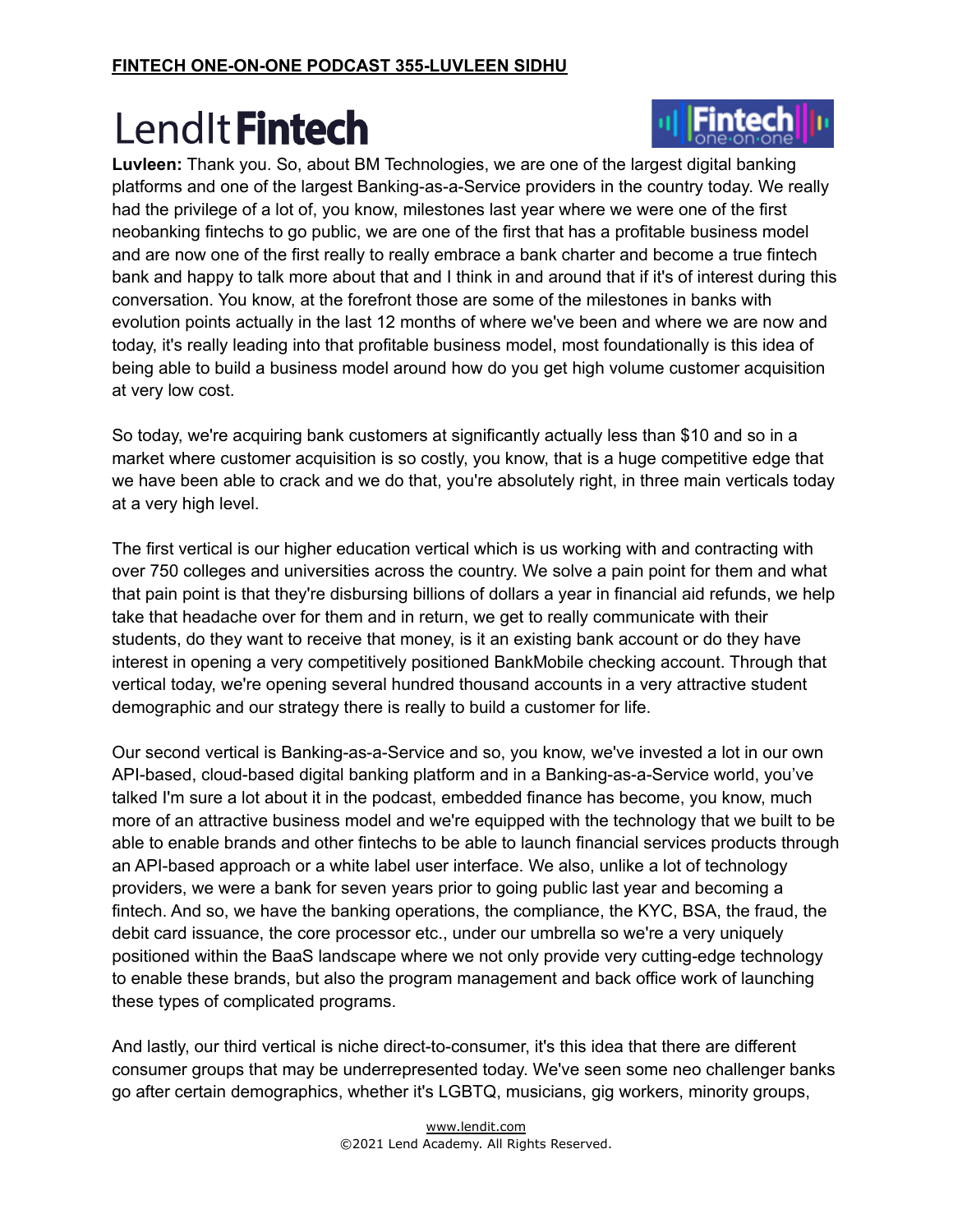

etc., but we still think there's untapped segments to be served and that is our most nascent third vertical that we're growing to build.

**Peter:** I want to dig into those in a little bit, but before I do, you alluded to the milestones right at the beginning there and I want to actually go through some of these. I think you've had a very interesting journey the last couple of years and maybe we could start off with you said that, you know, you were incubated inside Customers Bank and I guess the first question really is, why did you want to spin out from that, what was the reasoning?

**Luvleen:** Yeah. I mean, sometimes we look back and we said in a perfect world it would have been wonderful to continue that relationship, it was definitely a very positive one, we're forever grateful Customers Bank did incubate us and really under their umbrella we were able to grow into what we are today. The real impetus was a couple of folds so one is Customers Bank main core strategy was really deviating from a consumer strategy. They are commercially-focused and we weren't in the purview of their main core strategy and so it really became inevitable at some point that we would have to part ways and that they could focus on their main core strategy.

Number two is there are advantages in our business model to be under \$10 Billion in assets and to be able to have that sort of more scalable, nimble, smaller bank feel as well and Customers Bank is \$20+ Billion in assets. And so, there was a natural sort of desire for us to have more flexibility in being smaller in scale and to be more nimble and to really get the advantages of that as well. That was another impetus for parting ways and going in our own direction.

**Peter:** Right, that's understood. But then, you spun off from Customers Bank and then very, very soon after you decided to go public via SPAC, tell us why did you want to do that so soon?

**Luvleen:** Well, I think that going back to your previous question which is, you know, why did you even divest, right. So, kind of knowing that that our plan was to divest the business for our own personal company growth trajectories, it was more of an alignment to go separately. Then knowing that, we had a couple of options and we did explore a multitude of different options, strategic options, as well as, you know going public. We weighed a lot of options, we actually had a lot of different opportunities. COVID hit during that time, the world changed a little bit as well, the opportunity that we felt, you know, was best for accomplishing our goals was the SPAC direction and so, you know, SPACs during 2020 had a wild ride and it was also the new fun and exciting thing to take advantage of, quite frankly, and we were able to ride on that momentum.

But, what was so awesome about it was that, you know, SPACs have gotten a bad name for themselves and really because a lot of them were able to go public without having the fundamentals in place, the profitability in place and it was more about projections. For most IPOs, you can't share projections, in the SPACs you can and I think that people got really excited about, you know, what became a bubble. Fortunately, for BM Technologies is that we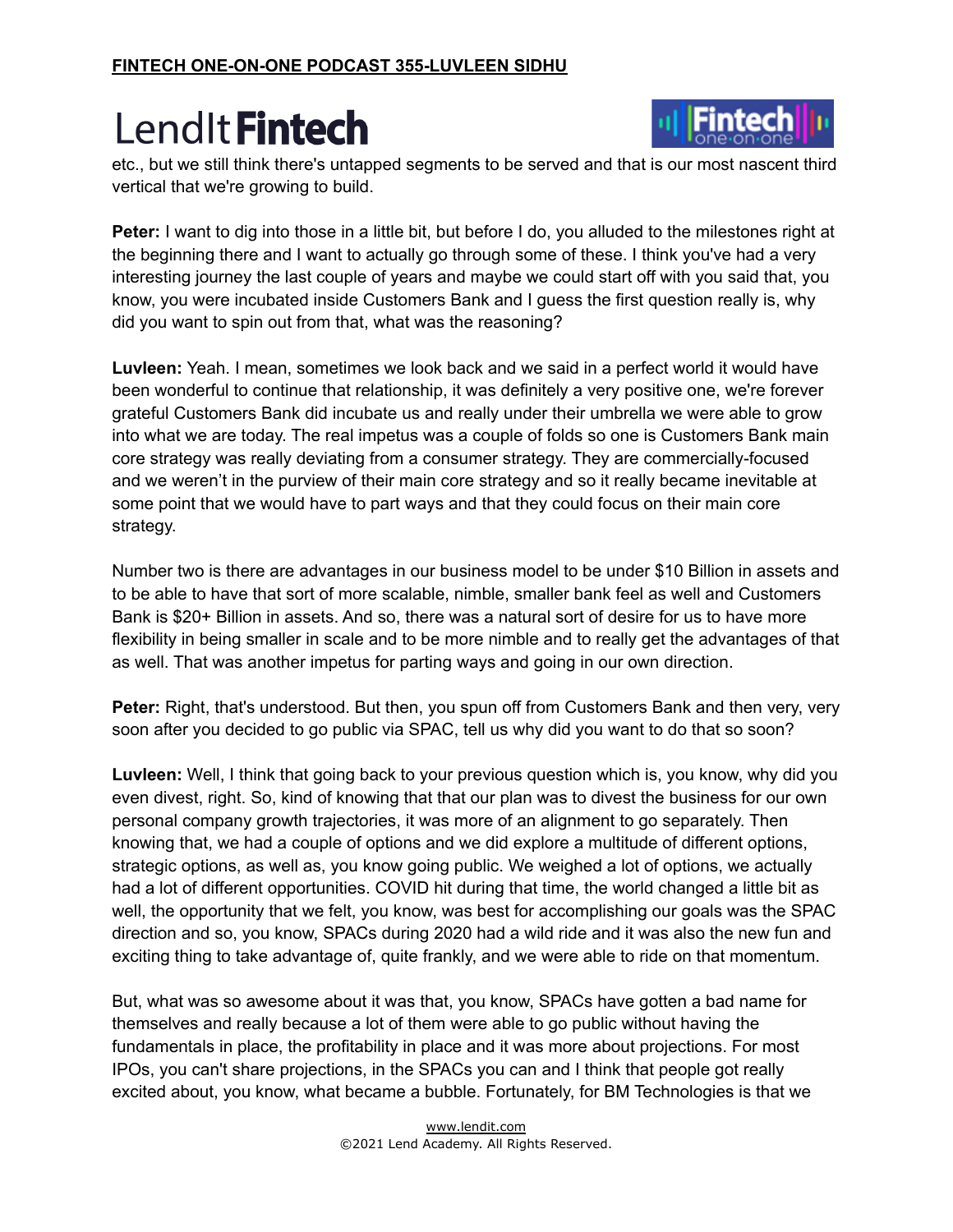

have exceeded our expectations and the guidance that we put out as a company and as a research analyst so a lot of the concerns about SPACs really, you know, we're one of the best performing SPACs of last year. And so, it was a great vehicle for us, it was the right timing, we were able to have a pipe investor do a \$20 Million raise on the top of the SPAC which adds credibility, etc. and it was good timing, things fell into place and that's how we chose to pursue, you know, our divestiture plans.

**Peter:** Okay. So, how's it been, I mean, you've got a handful of quarters now where you're reporting your earnings. Apart from that where you obviously have to have this quarterly reporting cycle as a public company, has anything else changed in the business as a consequence of you becoming public?

**Luvleen:** I think that as a public company, you get more sort of awareness so I think it builds a cloud of credibility as well in some ways and so I think that that's been helpful just in terms of brand awareness and potential companies knowing about us for partnership, for best opportunities so I think that's one. Number two, I'd say, is just having access to capital much more readily is a huge benefit and that's what, you know, public company currency provides. I would say third is just as we talked about it, the Great Resignation as a country, right. There's been so much attrition, I think it's more and more important for companies to create great workplaces, but also to have the currency to be able to retain and attract good talent and I think having good access to public markets really helped us in that way as well. So, those are a couple of things.

**Peter:** Makes sense, So then, you also had a big announcement here fairly recently talking about buying a bank. You started off as a bank, you'd spun off and now you're acquiring a bank, First Sound Bank in Seattle, so two questions on that. Why buy a bank at all when you were part of a bank originally and what attracted you to that particular bank?

**Luvleen:** Number one, I think people get confused by the fact that we did sort of leave a bank, as you said, and then within not even a year went and merged with a bank or announced the merger, we're going through the regulatory approval process, it's because, Peter, our conviction in the hybrid approach between a fintech and a charter hadn't changed. We spoke earlier on in the conversation what was the impetus for the divestiture, it really had nothing to do with our conviction around the combination or the vertical integration or to turn into a fintech, So, that really didn't change, we had really divested for other reasons and so it was one of our first priorities to go back to the operating model which we think is the strongest for the business model that we have and to us that's having a charter.

I can't talk more about why specifically, but to answer your second question, we did a nationwide search for the right bank partner and it's really a sweet spot that you have to define, find the right partner and First Sound Bank we're like thrilled to have found that partnership. I think it's a diamond in the rough for us in terms of just meeting of the minds, the CEO, Marty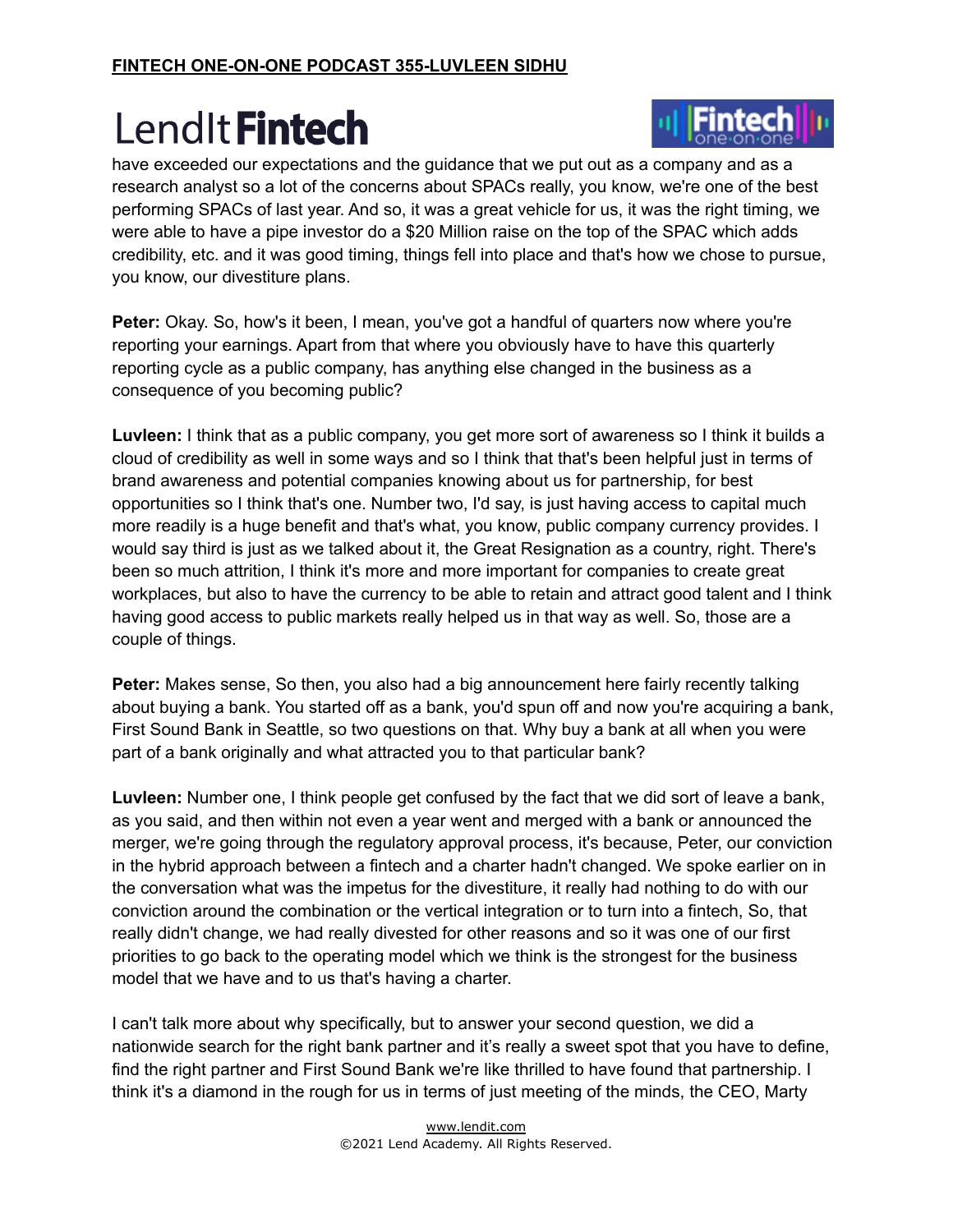

Steele, have a lot of respect for, what we have to be able to work together to be successful in our proforma bank.

He's someone that we can definitely see eye-to-eye, we have the same similar vision for fintech and a charter combination, they're actually in the backyard of our largest client, T-Mobile in Seattle. They're the right sort of sweet spot size for us where, you know, we didn't have a heavy balance sheet, but really could build that bank from the ground up. They had great asset quality, they're profitable, they have good regulatory relationships in standing so there were many reasons that we found First Sound Bank attractive and we're really grateful for that partnership.

**Peter:** Right. And so, you're based in Philadelphia, right, and they're in Seattle so, obviously, you've got a bit of geographical, you know, space between you, I don't know how many branches they have, but it's a small community bank. Are you going to continue to operate that or what are you going to do differently once this deal closes?

**Luvleen:** Yeah, So, First Sound Bank actually, they're a \$150 Million or so in assets, they actually have only one branch so they're not a branch-heavy model. The whole thing is about really a national digital strategy and so wherever it's headquartered is less important, it's more important from a CRA standpoint. So, from a regulatory standpoint it's to make sure that we're abiding by guidelines and making sure its CRA responsibilities are met, that's going to be a priority in the Seattle region. But other than that, you know, this is a digital strategy and being able to have that charter where we can now deploy the deposits that we're so good at gathering in a low cost way and to be able to deploy them in earning assets is one of the biggest things that the charter provides.

**Peter:** Okay, So, there's obviously some fintechs now that have bought banks, not many, but there are some and then you've also got plenty of others who said they're not really interested, they're just going to maintain their bank partner relationships they've had for a while. So, it seems like that's becoming two different types of approaches here, what do you think...what's the differentiator between the two different approaches, do you think?

**Luvleen:** I think it's a really good question and I think philosophically you're absolutely right, there's two different camps exist and we're obviously on one side of it. I think for those that really grew up in a tech strict standpoint and don't have the banking sort of background and experience, I want to stay tech because, I'm not going to lie, B2 Bank (?) is .....(Peter laughs)

#### **Peter:** Right.

**Luvleen:** ...but if you have experience and you have the people that know how to navigate within that regulatory environment, it's a competitive edge, in my opinion. And so, I can understand why those that aren't familiar with operating in that model just don't want to go there and I think that they have to just build their business models on scale. A lot of them are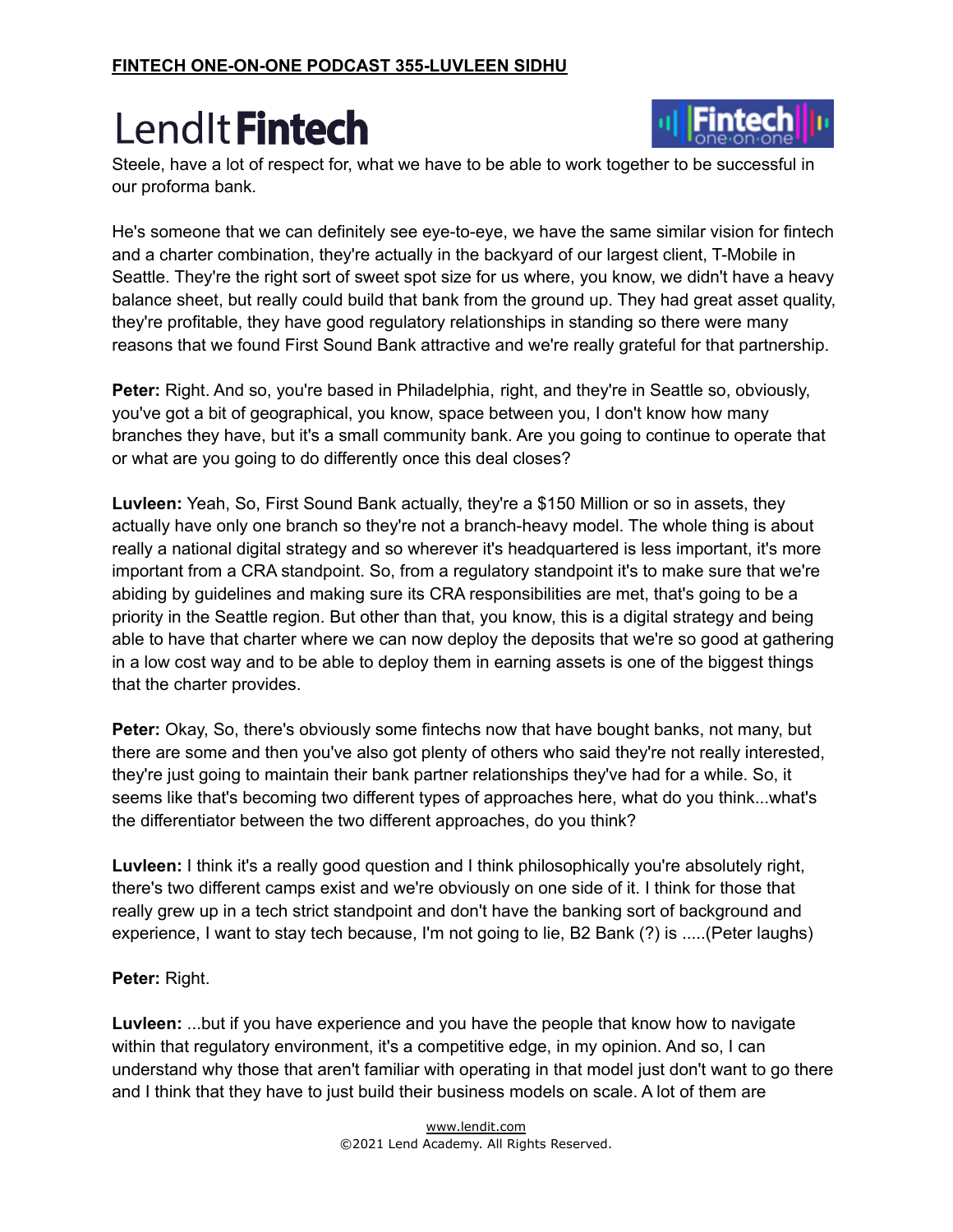

choosing to go global because you have to make up for those economics some way and a lot of them have to do it by really trying to outgrow and have that scale in growing globally.

**Peter:** Right, right, got it, okay. You reported earnings just a few days ago, we're recording this on April 11th, I wonder if you could just take us through some of the highlights from your earnings report. That was for the calendar year 2021, I believe, so what are some of the highlights you can share?

**Luvleen:** We're super proud, we're super excited we had a stellar year, we had record results for the 4th quarter, record results for the full year, we grew EBITDA by over 600%, we grew our revenue by over 40%, we grew our deposits by over a billion dollars which equated to over 100% growth. So, overall, it was in our customer sort of acquisition cost remained low and our revenue per account on an annual basis which is over, you know, \$180 per active account. So, our metrics continue to be very strong, strong deposit growth, strong spend growth, strong customer acquisition growth, etc. and so we're very proud of the year with that.

This was just one year out of ...we're building something, we're building something for the future, we're building ourselves into a true fintech bank and one of the most competitive Banking-as-a-Service providers and being a chartered institution opens up a lot more doors for us to become an asset generator, to be able to offer new products and services so I'd say this is really just the beginning for us, but I am very proud of the team and what we were able to create over the last year.

**Peter:** Right, great. So, I want to switch gears and talk about Banking-as-a-Service for a little bit, particularly the Banking-as-a-Service for brands. Maybe let's start off with an update on the T-Mobile partnership because I mean, that's been around now for a few years, I believe. When you first announced it, I was kind of curious, T-Mobile, really, why on earth would they want to be opening up bank accounts. So, take us through, how can you update us on that partnership?

**Luvleen:** I think a lot of people were scratching their heads (Peter laughs) when we launched this and to be honest, like we saw the reasons why it could be compelling because we were in the weeds of it, we had strategy discussions, we had the relationships there at T-Mobile, we had gone through the RP process, we had more insight, but at the end of the day, it was an unproven model, right, and we've been really lucky at how successful it's been.

I think it provides confidence to the greater Banking-as-a-Service sort of segment to be able to look at our T-Mobile sort of case study, you could say, and I think it's encouraging other brands to start offering what we're doing today. You know, T-Mobile is a public company, I talked about it in our earnings, you know, in our earnings call as well where they fall into what we call our New Business Segment because, you know, we need to respect that they're a public company and cannot give direct sort of numbers, etc., but I can talk about our new business vertical which could be a proxy for the T-Mobile sort of side of our business.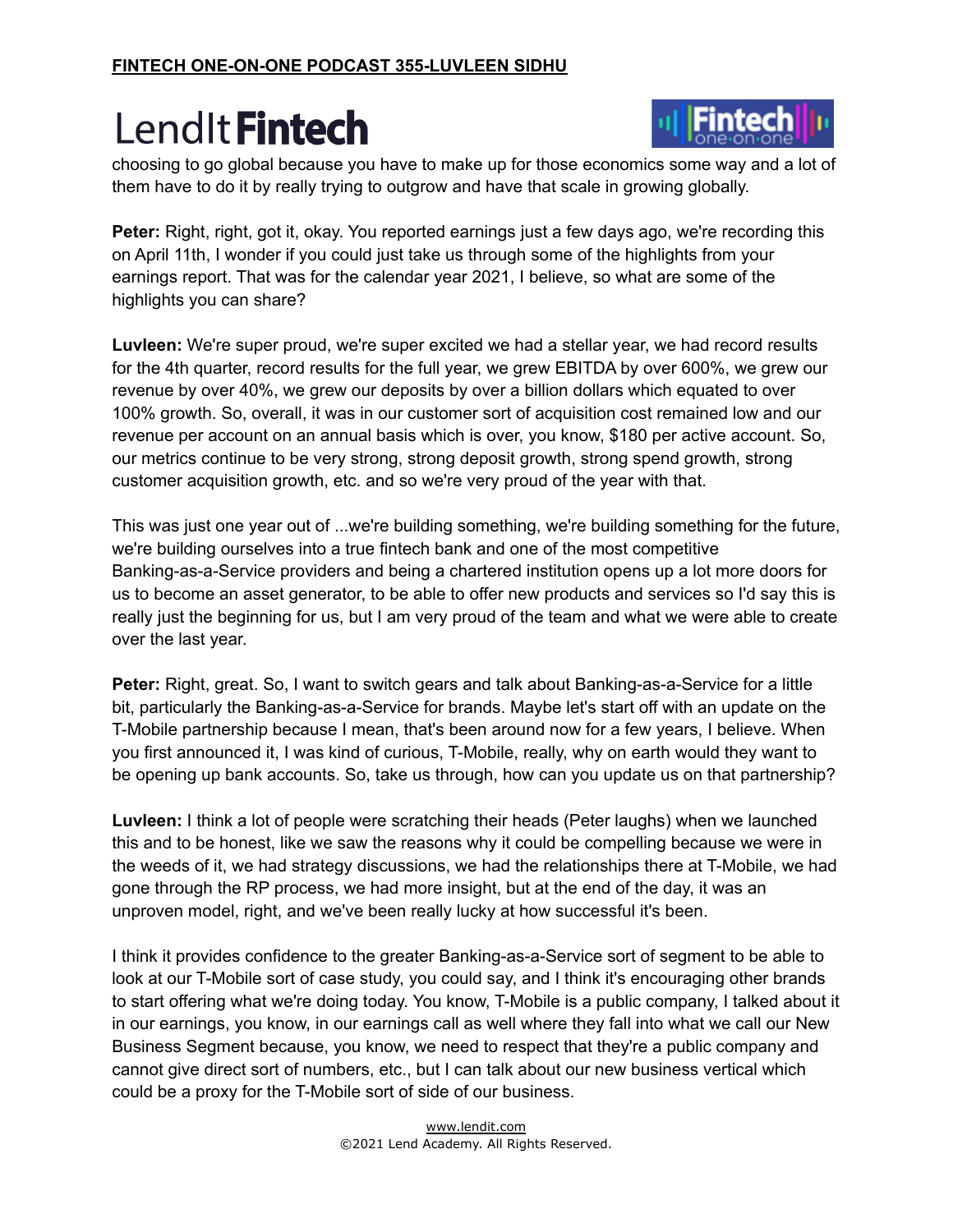

Over the last, you know, two and a half years or so, three years, we've been able to grow that new business vertical. We're at about \$1.3 Billion in deposit, you know, our average balances are at 10,000+ which is insane, about 18 to 20% of the portfolio we have active users or transactors and this means that they are transacting at least five times a month and they are direct depositors. This 18 to 20% of this portfolio that's active, their average balances are, you know, around \$4,000 and they are on an annualized basis spending \$17,000 a year so this is a very, very dedicated and loyal, engaged customer segment.

And so, you know, again, it's new business vertical as a proxy for T-Mobile and so these are good sort of round numbers for you to see how that portfolio is really performing. The opportunity is like became bigger than we thought because T-Mobile is T-Mobile when we launched and it became T-Mobile + Sprint soon after which opened up a new opportunity for us. Within T-Mobile there's also the Metro Group that we've also rolled out since we started this relationship and so a lot of great momentum building within different channels within T-Mobile building out the product set.

Earlier this year, we launched on top of the checking account that we have with T-Mobile, we launched a savings account, we launched a really attractive feature called True Name by Mastercard which allows people, you know, as the world is changing we're becoming more inclusive, we're becoming more mindful of this, it allows T-Mobile Money customers to be able to put their identified name, the name that they identify with on their card, etc. and that's just one of the awesome roadmap that we have planned for this year for the T-Mobile Money product.

**Peter:** Right. So, I'm curious about sort of the whole like these non-bank brands, there's been a movement, you were really a trailblazer, but now, there's more companies focusing on this, more companies talking about it, this sort of you know, Banking-as-a-Service for brands, I'd love to get a sense of what type of brand do you think, I mean, obviously you've got a pretty large national brand to even consider this, I imagine, but who's the best for this type of relationship?

**Luvleen:** The way we think about it, you know, I think you can finally go, there's some Banking-as-a-Service providers they go really small and it's like hey, if you want to be this like sandbox access, you're a really small fintech, you have ten customers right now, you can go use our APIs and launch this, that's not what we view as an ideal customer for us. For us, we are looking at scale, for us, we're not going to have ten different players a year, you know, we're going to have one meaningful, significant player every 12 to 18 months is really what we're aspiring for.

What we look for in a partner is, I would say, three-fold so one, it's a brand that has trust built-in, it has emotional connection built-in, there's loyalty built-in and we're able to leverage them. Number two that there's access to a scaled customer base so in the millions is the hope are the type of partners that we work with. And third, ah is it nice to have which is, is there some sort of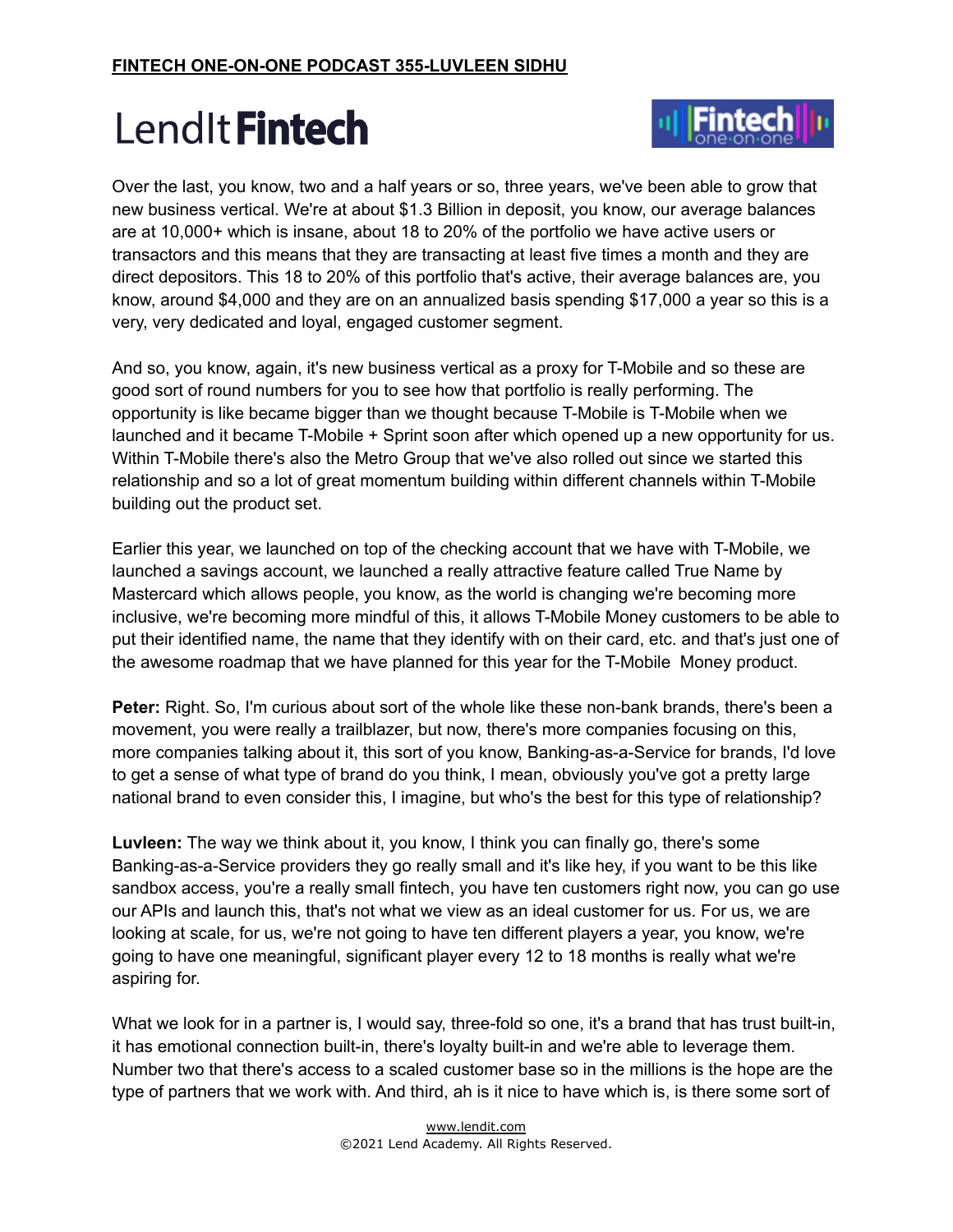

transactional relationship that exists between that brand and their customers so that when you interject a bank account, it actually helps make something more seamless in an ecosystem that is already in flow and already happening, but it becomes a new payment mechanism, a new value-add and there's seamless experience. So, those are kind of the three things that we typically want to look for.

**Peter:** And so then, when someone is sort of accessing the app, maybe you can just use T-Mobile as an example since it actually is in market, is branded T-Mobile Money right, I mean, how, like I'm just thinking, they have a loyalty with their customer base, how does that actually work when I load up the app, they're viewing their bank account, where's your brand and where it T-Mobile's brand?

**Luvleen:** So, I think from a direct-to-consumer brand building, that's not our priority. You know, our priority is to really put the brand forward, but where our priority becomes from a regulatory standpoint is that we service these accounts and so the customer really can't have any confusion, otherwise, it can become a UDAAP issue, etc. with banking. And so, our obligation is to make sure that the customer knows who's the sponsor bank behind this and who is servicing these accounts and so that's where our brand will show up. So, every time you kind of see the FDIC accounts held at Customers Bank, you'll see BMTX mentioned too so people know that we service the accounts and we're powering the technology.

**Peter:** Right. I presume the intention is to move those from Customers Bank to...when you have the new banking entity under the one umbrella, is that or you're just going to do that going forward for new customers.

**Luvleen:** So, you know, being intent is that over time we do bring over the deposits that we already have and we do it in a prudent way and we do it at a pace that, you know, the regulators are blessing, we will have to do a capital raise simultaneous with moving over the deposits because, as you know, at a bank you need to have strong capital ratios. And so, that would be a process that doesn't happen overnight, but our intent is that pretty quickly we're able to eventually move those deposits over to our own balance sheet and then have net new deposit acquisition originate from our new charter.

**Peter:** Okay, okay, it's cool. So then, I want to talk about the college student offering, it's another really interesting thing I know you guys do. Not many companies are focusing on this demographic besides all the banks that's still trying to sign people up when they come on campus, but I'm curious about, like how do you grow this business and is this just a one college at a time type sign-up process that you're...you know, because every college is going to be a little bit different, how are you growing it?

**Luvleen:** Yeah. So, our main touch point to customers or to potential student customers is to the college/university relationships that we build. So, as I said before, we have about 750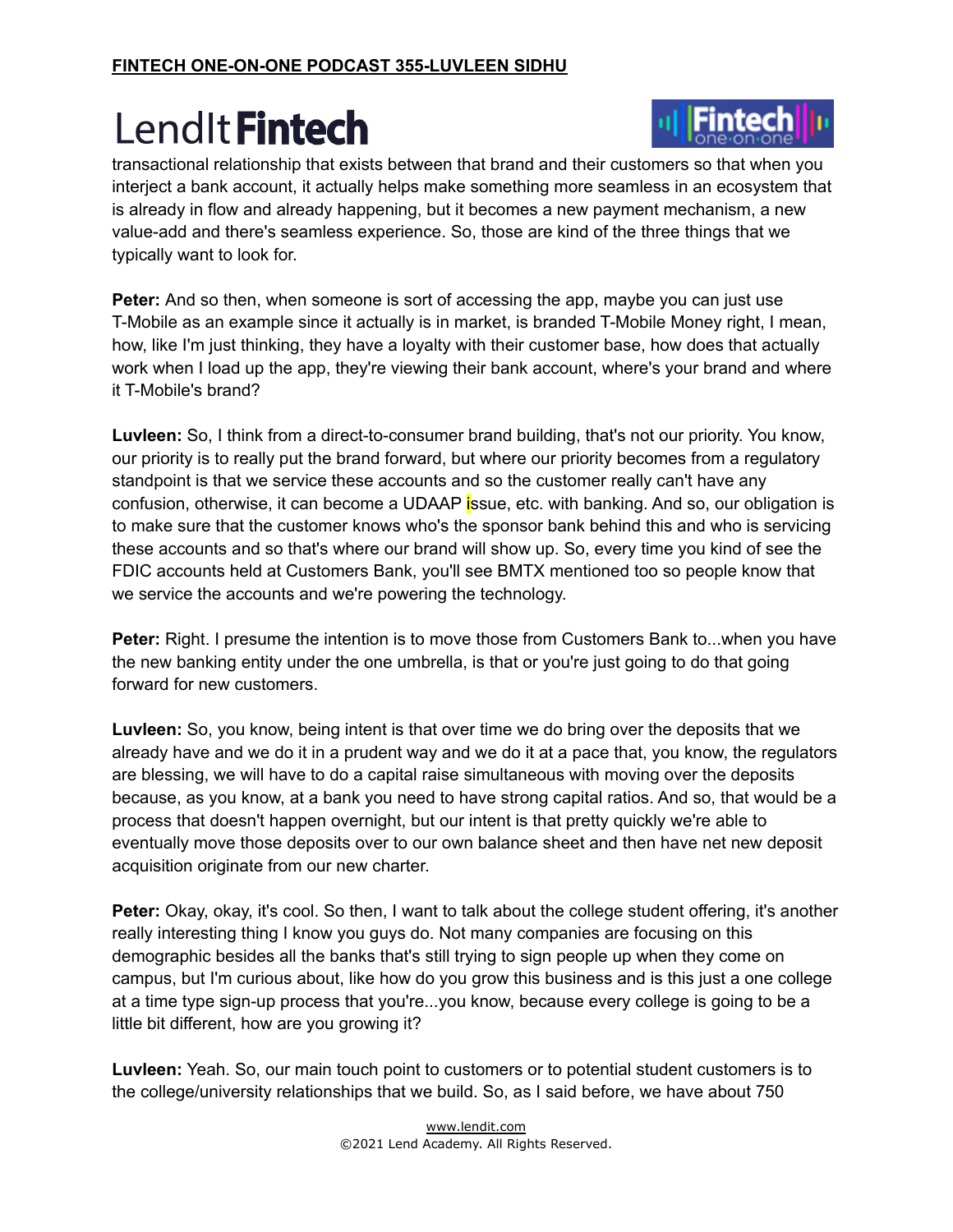

universities that we contractually have relationships with today, they do take time to build. Last year, we built 16 new college relationships and so you can kind of see the pace at which you grow, when you grow there's a lot of stickiness. We have 99% retention rate with our colleges and universities here year-over-year so once we've built that relationship we're able to show our value and able to keep them.

How do we grow these relationships? We have a sales force that is really focused on the higher education landscape and they have relationships and we go out there and, again, we help these colleges and universities save about \$150,000 to \$250,000 a year so a quarter of a million dollars and we are able to do things in a very compliant way to serve their students better and potentially offer them a bank account. For underserved demographics that's on track of an attractive thing to be able to do. And so, that's how we're building out the funnel and we do have the greatest market share today, we have about a third of the market, a third of the schools or one in every three college students goes to one of the schools that we do business with, but it is slow and steady growth.

**Peter:** Right. I imagine, I mean, because you've had this product for a little while so there's, you know, students that are graduating, going out into the workforce, are you finding that the retention maintains once they have that tie to the college sort of removed?

**Luvleen:** Yeah. No, retention is a huge focus of ours, we definitely have seen retention improve over time. I did mention this on our last earnings call where I also see that business significant opportunity for improvement or two which is just icing on the cake. You know, this higher vertical for us is already profitable on a standalone basis and so it's really truly icing on the cake to be able to retain these customers even more than we do today, Part of our strategy of doing that is to be able to offer more products and more services to these students so they see even more value as they un-enroll or graduate into different segments of life and that's what we're investing in now.

**Peter:** Right, right, got it, okay. We haven't mentioned crypto yet and obviously if you're dealing with college students there's a lot of them that are talking about it. Have you had incoming demand for crypto services, I mean, what are you guys planning with crypto?

**Luvleen:** There's no denying it. So, one in five Americans today owns Bitcoin, I think Americans are starting to think about, in general, how can they incorporate crypto in their overall financial planning and our students are no different. Our overall customers, whether they come in on T-Mobile, etc. are no different and so our priority is really to, over time, not just crypto, but really build an overall digital banking platform where you have a lot of products and services that these customers would value over their life cycle, whether that's banking, more lending products, more advice-driven products, more products around investing, insurance and as you mentioned, crypto.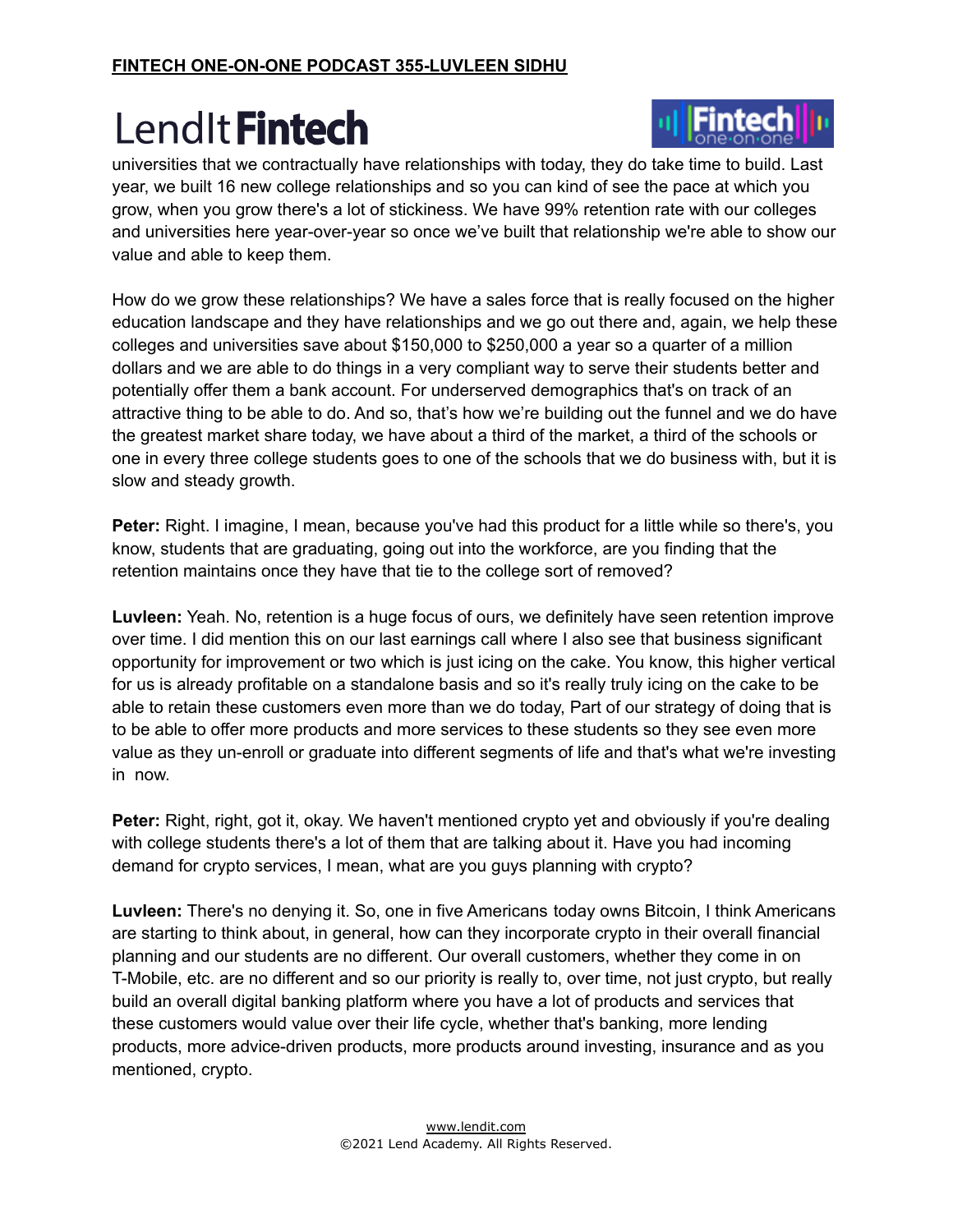

So, what are our plans? It's on our roadmap, we want to make sure as we're going through the regulatory process that we feel that the regulators understand why we want to eventually play in this space, why it's to value to our customers, how can we make sure we're educating our customers so that they make the most prudent decisions. And I think, you know, that's equally as important to us as we become a bank is managing consumer demand and products that they want with also the regulatory environment and making sure that we roll them out in a safe, secure way for our customers.

**Peter:** Right, right, okay. So, last question then, we talked about a lot of things that you guys are working on, what do you view as the most exciting opportunity for BMTX going forward?

**Luvleen:** There's so many things, as I said. In one year, we were able to crash course, you know, so many things that I can't even imagine what we have, you know, in store for us over the coming years. I've said it since the beginning, since we've gone public, you know, we're a mission-driven company, we really want to create a digital banking platform and a financial experience that is around affordability, transparency, more consumer-friendly products and that's at the heart of what we do, but we're also in the business of building. You know, our goal is that we're able to create a business that is \$500 Million to a Billion dollars in valuation over the next three to five years and so to do that we have to continue to grow, we're growing through becoming a fintech bank adding on that asset generation component that can also be new products and services that we're offering to our customers.

Number two is to continue to build our Banking-as-a-Service platform, you know, with our existing relationships, bringing new relationships on and I'm really excited about what we have in store this year for that. Three are student customers, as you said, right, it's about focusing on engagement and retention. We think we're really early innings of what we can do there which provides huge opportunities for growth for us as well and the last point is to become a truly comprehensive digital banking platform where a consumer can go and feel like their banking needs are met from banking, to lending, to investing, insurance, crypto and advice. So, a lot in store for us, but at the end of the day, it's an alignment with our mission and with our growth and our strategy.

**Peter:** Okay, we'll have to leave it there. Well, best of luck, Luvleen, it's always great chatting with you and thanks again for coming on the show.

**Luvleen:** Thank you, Peter, so happy to be here.

**Peter:** I want to go back to that point that we were discussing about, whether fintechs are buying banks versus just maintaining their existing bank partnership and it seems to me that fintechs that are looking to have a major national scale, that really are looking into millions of customers, I just feel like it's inevitable that they're eventually going to have a banking license themselves, whether it's through acquisition or applying for a bank.